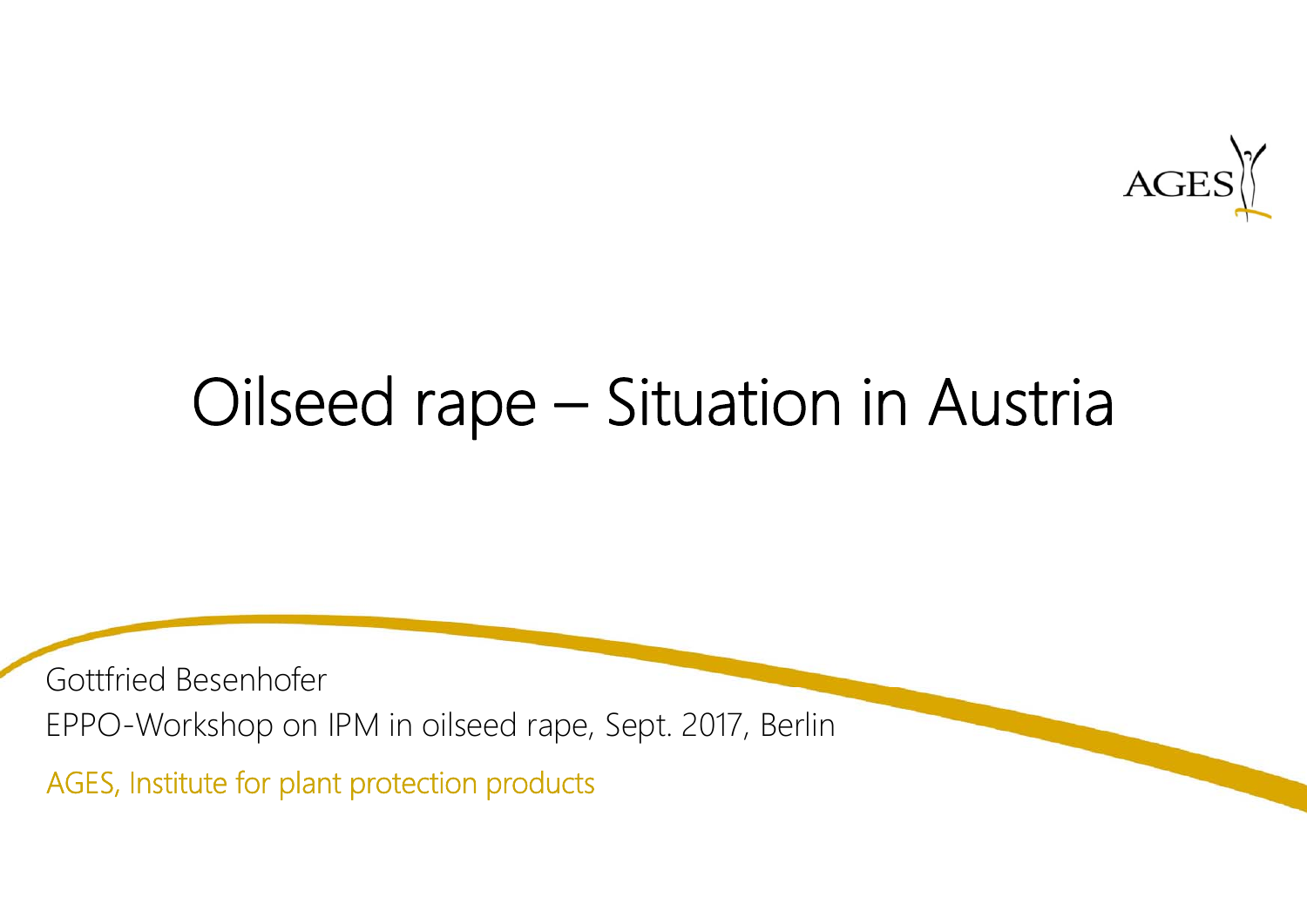## **Oilseed rape in Austria**



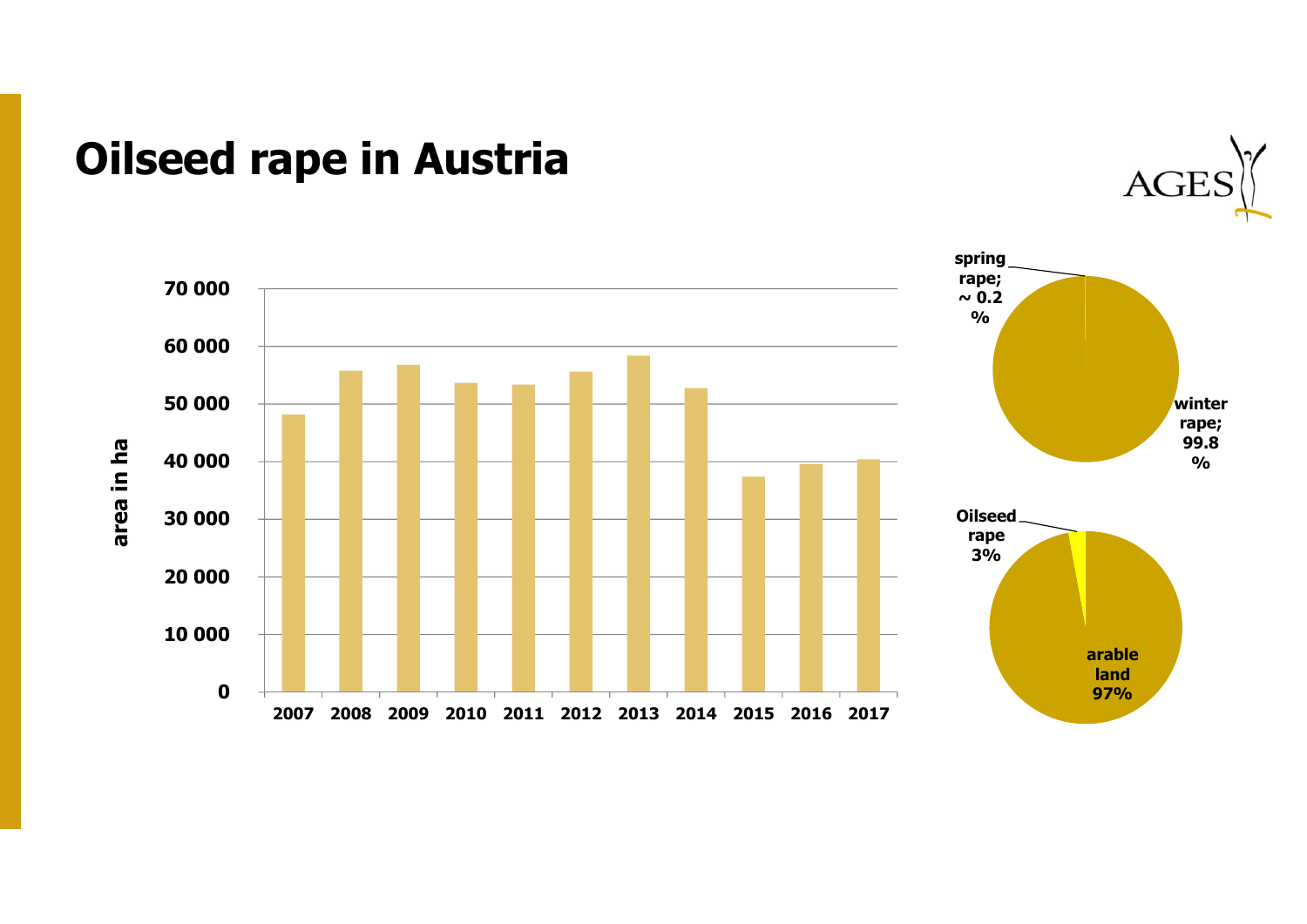## **Regions where oilseed rape is grown**



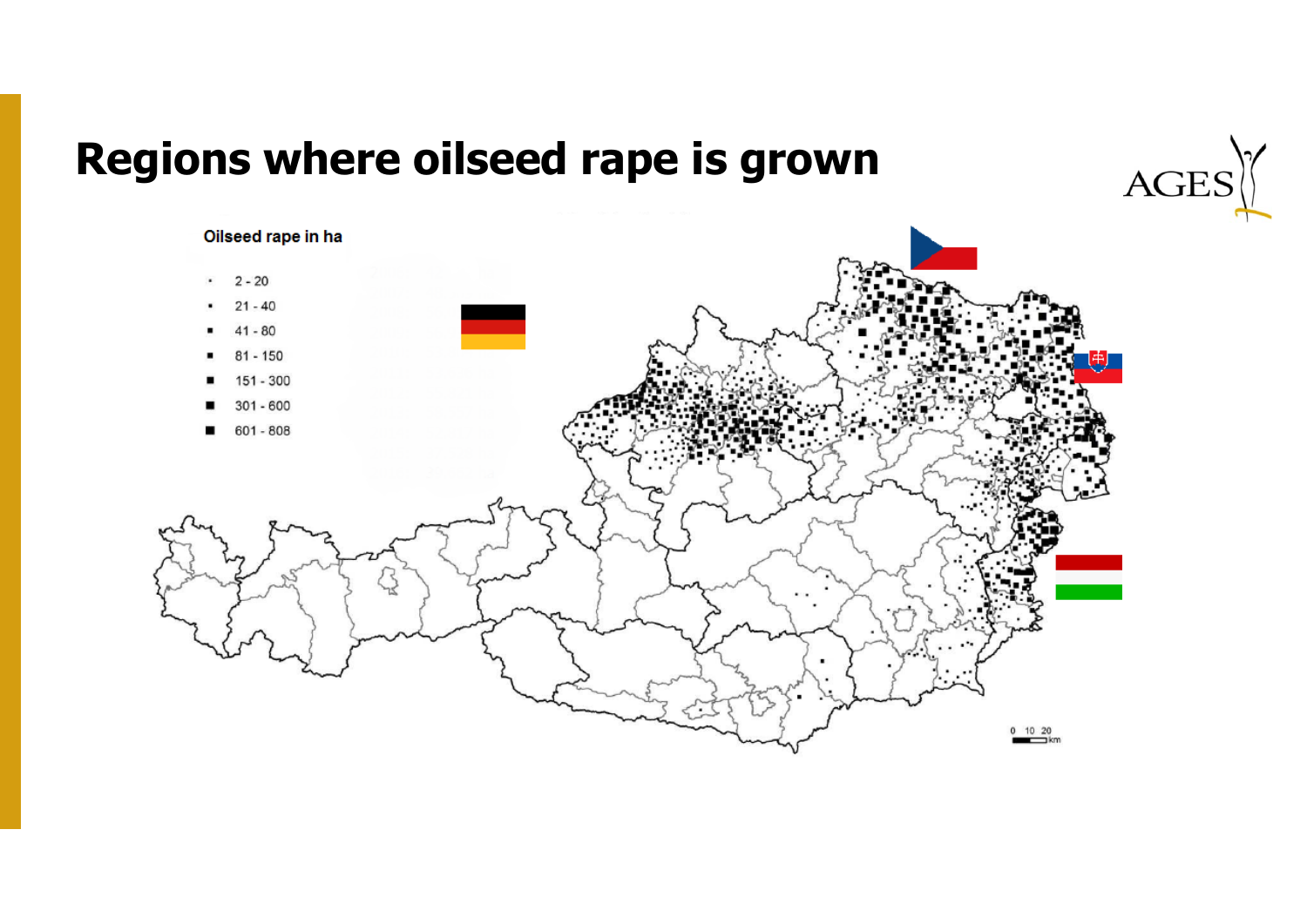# **Advisory service of the Austrian agricultural chamber**

### www.warndienst.at

Bestandsbeobachtungen eingerichtet.

Rübsenblattwespe und Schnecken.

#### [+ L. Hallein Kitzbü Schwaz Harth Innsbruck **Soder** spittal/Drau G Feldkirchen Hermagor Willach Klager

LK Rapsschädlings-Befallskarte Spätsommer und Herbst 2017

Damit die Ackerbauern den Herbstschädlingen rechtzeitig entgegenwirken können, hat die Landwirtschaftskammer österreichweit ein Monitoring mittels Gelbschalen (Käferauftreten) und

Beobachtet wird in den nächsten Wochen das Auftreten von Rapserdfloh und anderen Erdfloharten sowie

#### Legende

- Kein Befall
- Befall unter der Schadensschwelle
- Befall über der Schadensschwelle
- aktuelle Befallsdaten fehlen

Nähere Infos durch Anklicken des Standortes

#### **Information zur Befallskarte**

Klicken Sie auf ein Bundesland oder auf einen Standort um detaillierte Monitoring-Informationen zum Rapserdfloh zu erhalten.



Based on findings in water traps

Since 2016

 $\rightarrow$  to raise the awarness  $\rightarrow$  to avoid unneccesscary use of insecticides.

AG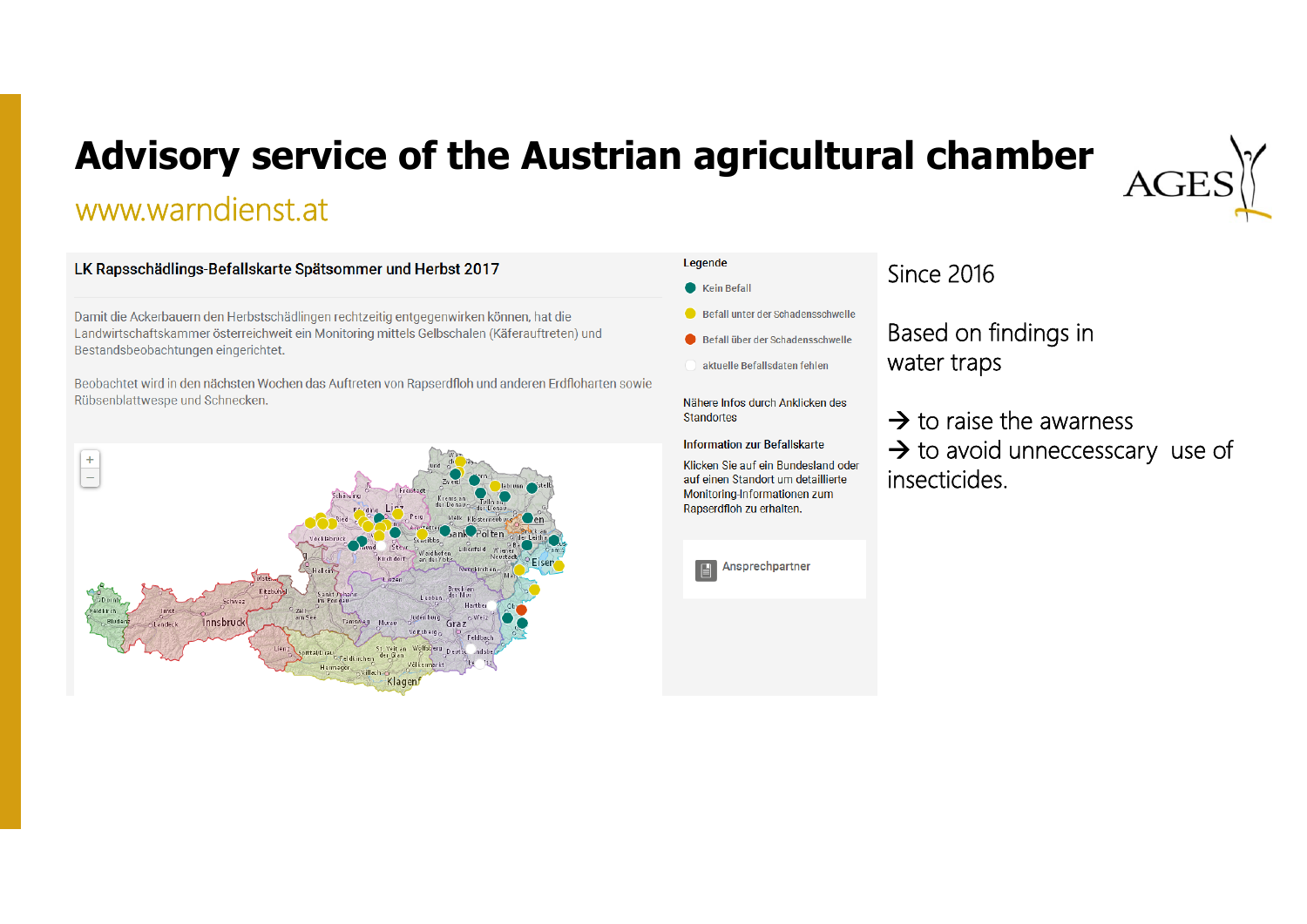## **Key pests in Austria in oilseed rape**



### *Autumn*

- *Psylliodes chrysochephala* (PSYICH) *Cabbage stem flea beetle*
- *Athalia rosae* (ATALCO) beet sawfly
- *Phyllotreta undulata* (PHYEUN) lesser striped flea beetle and other flee beetle **C** Slugs

## Spring

- *Ceutorhynchus napi* (CEUTNA) rape stem weevil
- *Ceutorhynchus quadridens* (CEUTQU) cabbage stem weevil
- *Meligethes aeneus* (MALIAE) pollen beetle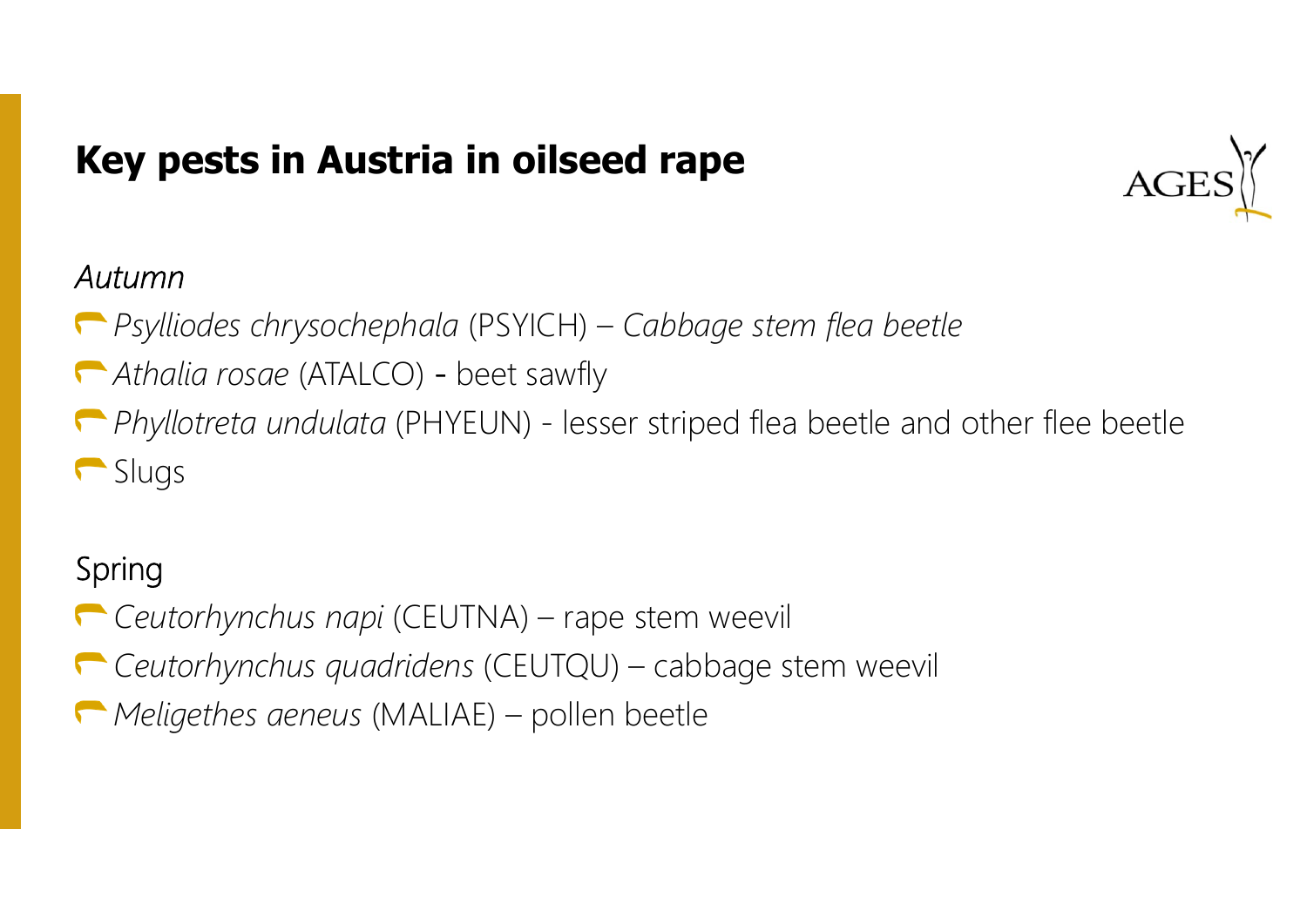## **Available active substances in Austria against pests in oilseed rape**



September 2017